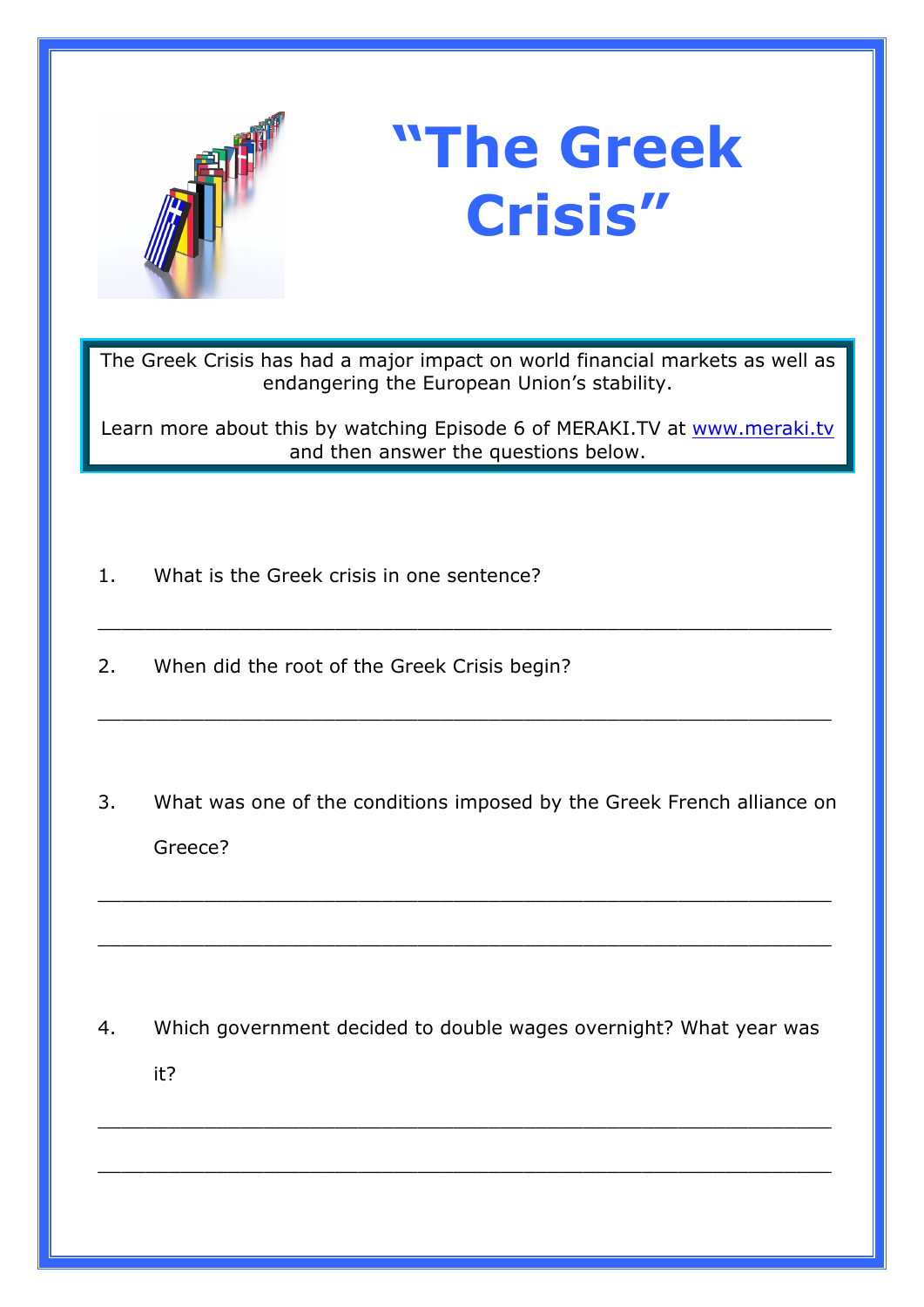| 5. |  |  |  | What did this result in? |  |
|----|--|--|--|--------------------------|--|
|----|--|--|--|--------------------------|--|

6. What happened to the national debt during the Mitsotakis Government?

How much did Papandreou borrow from Troika?  $7.$ 

What event in 2009 made it difficult for Greece to find new loans? 8.

How much was the total amount of Greece's debt initially? 9.

10. What were the exclusions to "the haircut"?

The 110bn Euro that was borrowed, was borrowed for what purpose? 11.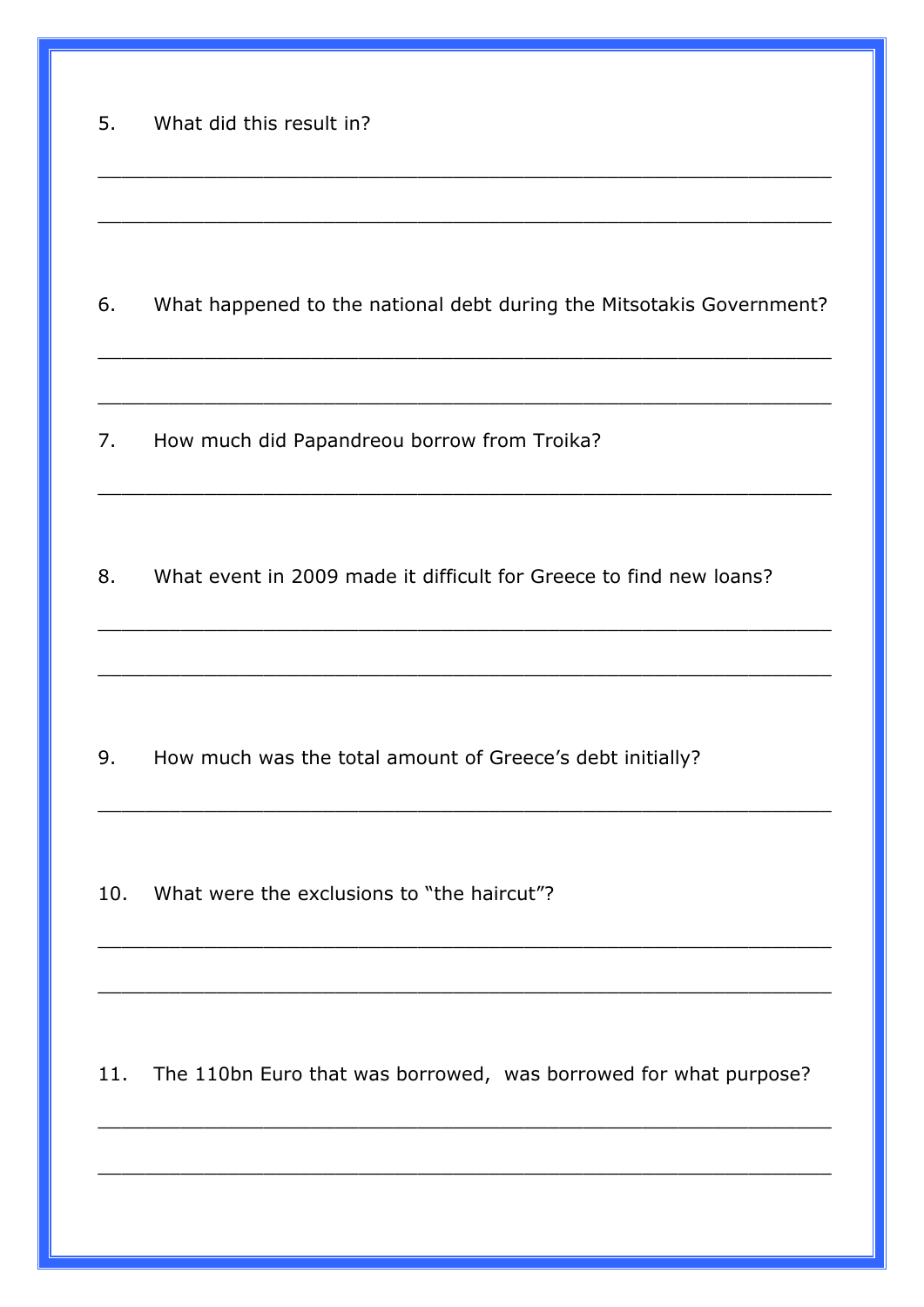12. What will the interest on loans be in 2015?

13. How many politicians were named as having taken bribes from Siemens?

14. Why will America never be in a position to not be able to pay its debts?

15. What domino effect will Greece risk if it leaves the Euro?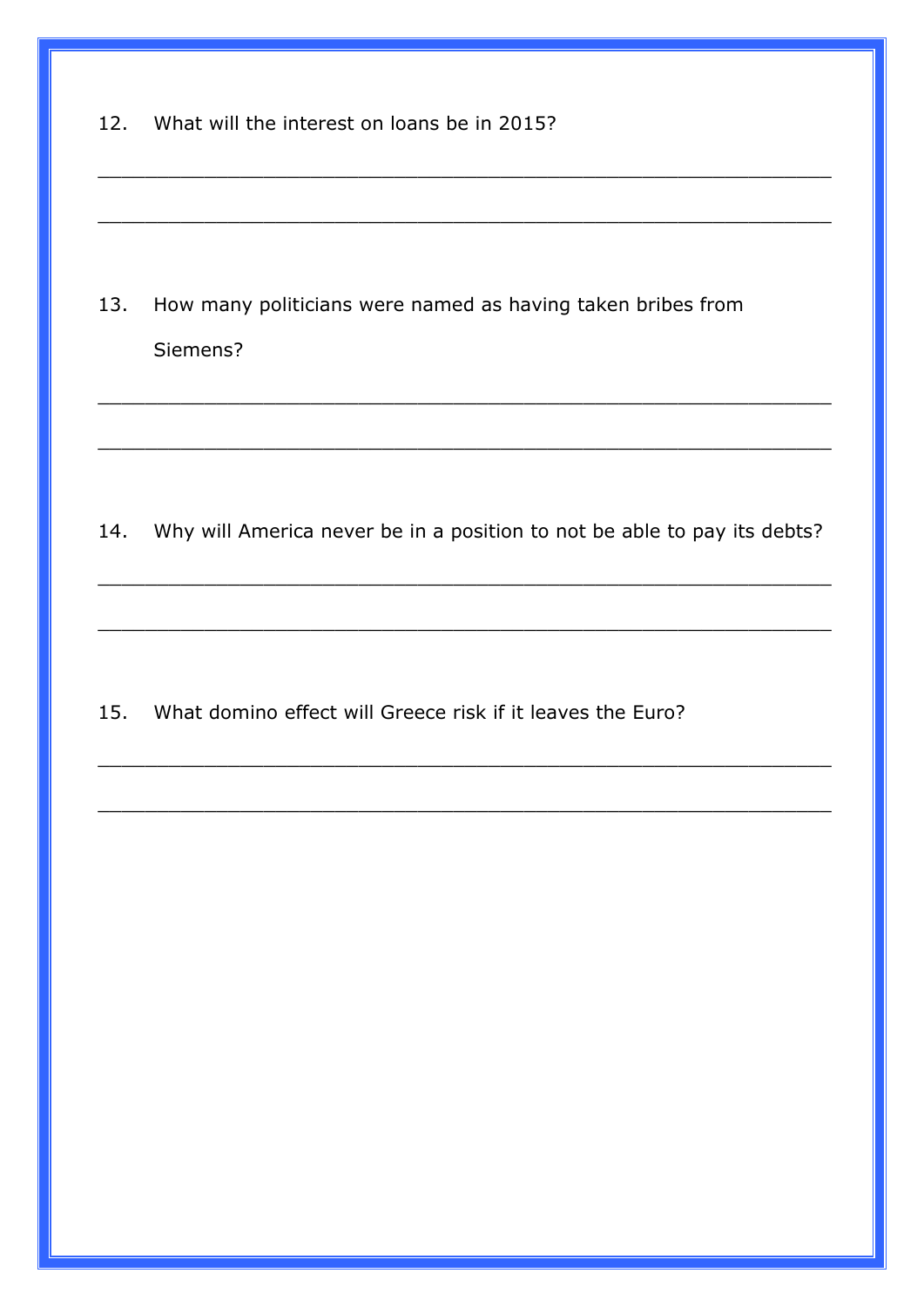16. The table below lists 6 words that are used in the Documentary. Your task is to:

- a) Write a definition of each word
- b) Write the equivalent of the English word in Greek.

| <b>English</b><br><b>Word</b> | <b>Definition</b> | <b>Greek Word</b> |
|-------------------------------|-------------------|-------------------|
| Bankrupt                      |                   |                   |
| <b>Salaries</b>               |                   |                   |
| Interest                      |                   |                   |
| Pensions                      |                   |                   |
| Debt                          |                   |                   |
| Loans                         |                   |                   |